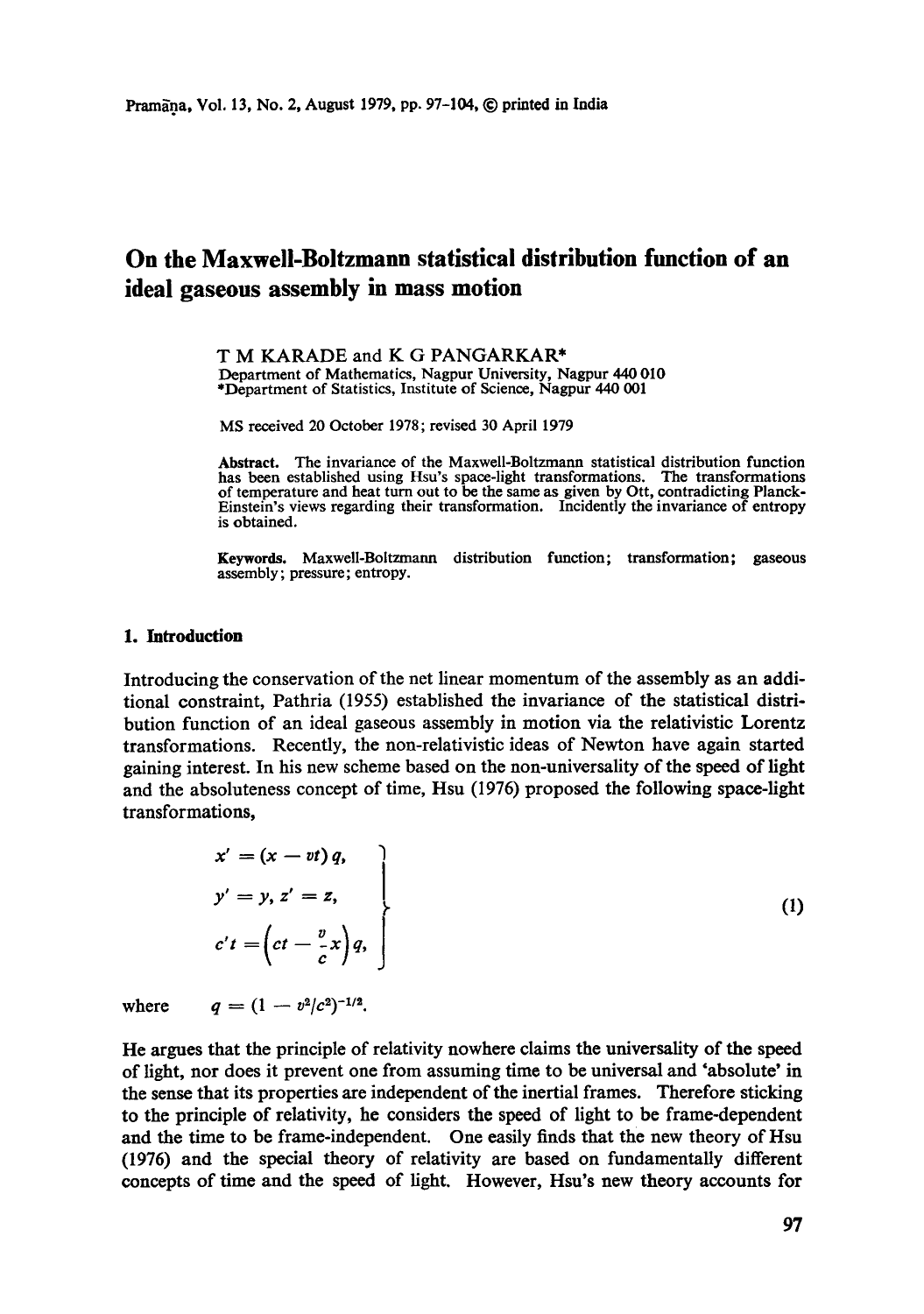the life-time dilatation of unstable particles and is also consistent with the other known experiments such as Michelson-Morley experiment, the Kennedy-Thorndike experiment and so on. It is noteworthy that Hsu predicts a new law of Doppler frequency shift, which differs from the usual one in the order  $(v/c)^2$ .

In this paper we study the consequences of Hsu's new ideas with special reference to the Maxwell-Boltzmann (M-B) distribution function of an ideal gaseous assembly in mass motion. We establish the invariance of the M-B distribution function under Hsu's space-light transformations. This invariance could be established only if we postulate the transformation of temperature  $T=qT'$  given by Ott and not the transformation *T=q-IT ',* suggested by Planck-Einstein (Tolman 1934). Moreover the entropy is invariant under the space-light transformations. This result agrees with the result under Lorentz transformations. Our investigation also suggests a transformation for  $h$ , the Planck's constant. It is to be noted here that in Hsu's theory it is not  $h$ , but  $\bar{h}=h/c$  which is a universal constant.

## **2. Distribution function**

Consider a frame  $K'$  which is moving uniformly with a velocity  $v$  with respect to a frame K, the motion being along their common x axis. (The primed quantities in  $(1)$ ) refer to the  $K'$  system). The gaseous assembly is at rest in  $K'$ . On the introduction of the conservation of the net linear momentum of the assembly, the restrictive conditions, controlling the M-B distribution, with respect to the  $K$  frame become

$$
\sum_{j} \overrightarrow{N}_{j} = N,
$$
\n
$$
\sum_{j} N_{j} \epsilon_{j} = E,
$$
\n
$$
\sum_{j} N_{j} \mathbf{p}_{j} = \mathbf{P},
$$
\n(2)

where  $N_j$  is the number of distinguishable particles in the  $g_j$ -fold degenerate energy level and the momentum  $p_j$  has components  $p_x$ ,  $p_y$ ,  $p_z$  as measured in K. N, E and P stand for the total number of (distinguishable) particles in the assembly, total energy and total momentum, respectively. The probability  $W(N_1, N_2, \ldots, N_j, \ldots)$  that there are  $N_i$  particles in the  $g_j$ -fold degenerate energy level will then be given by

$$
\log W = \sum_{j} N_j \log (g_j/N_j). \tag{3}
$$

Maximising the probability of the distribution under the conservation constraints (2) and using  $\alpha$ ,  $\beta$  and **b** as Lagrange's undetermined multipliers, we get

$$
N_j = g_j|\exp\left[ -\left( a + \beta \epsilon_j + \mathbf{b} \cdot \mathbf{p}_j \right) \right],\tag{4}
$$

as the distribution law under M-B statistics.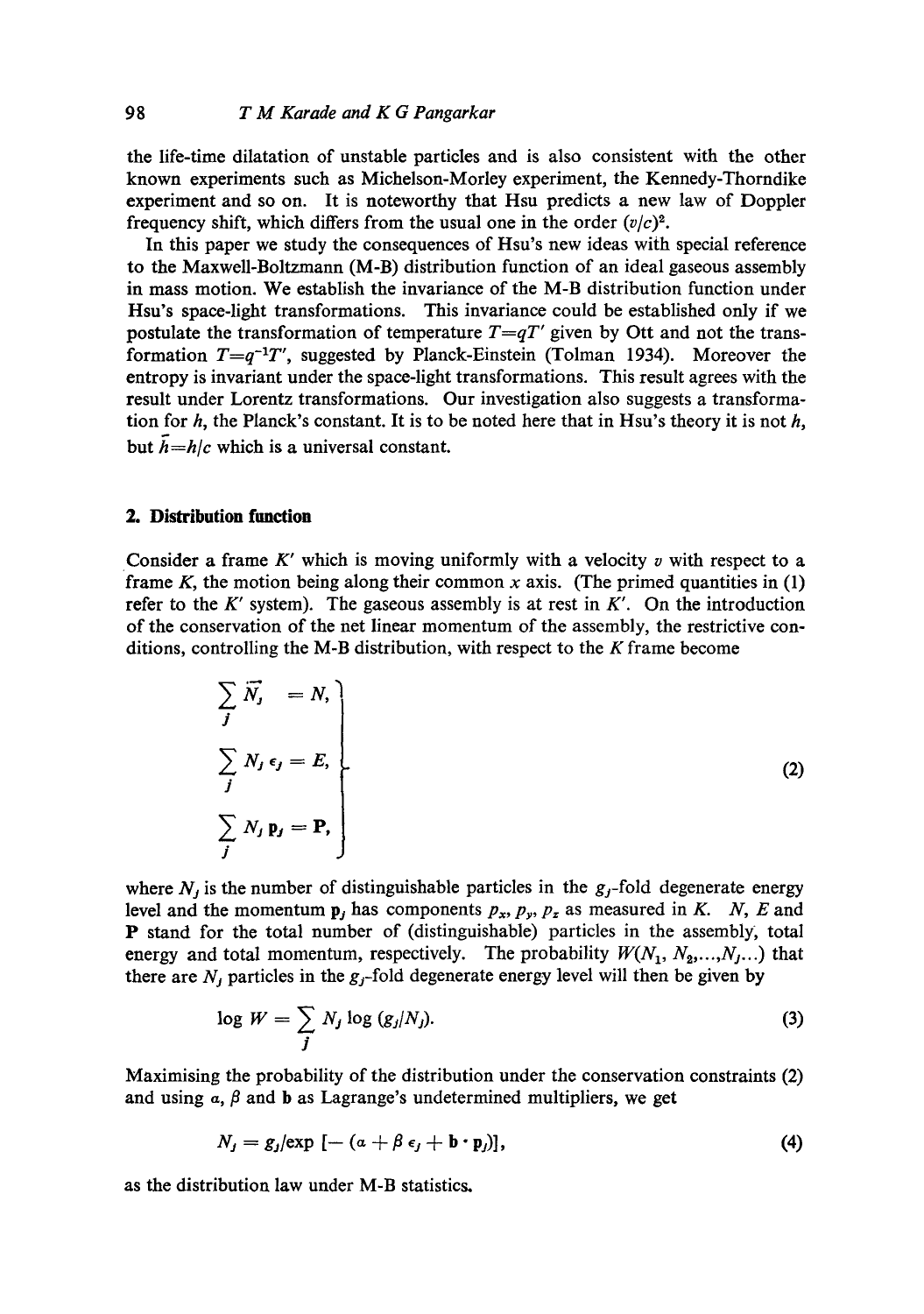Since the velocity of motion is along the x axis, from  $(4)$  we get

$$
N_j = g_j(\exp\left[ -\left( a + \beta \epsilon_j + bp_x \right) \right],\tag{5}
$$

whence

$$
N = \frac{V}{h^3} \int_{-\infty}^{\infty} \frac{d^3p}{\exp\left[-(a + \beta \epsilon + bp_x)\right]},
$$
\n(6)

with

 $V\,\,\stackrel{\infty}{\,\,}$ j —∞ (7)

and  $\epsilon_j$  is replaced by the mean value  $\epsilon$ . The quantity V is the volume of the gaseous assembly. The entropy of the assembly in its equilibrium state is statistically defined as  $S=k \log W_{\text{max}}$  and as such we have

$$
S/k = -aN - \beta E - bP. \tag{8}
$$

The first law of thermodynamics for reversible processes, including adiabatic changes in the imposed momentum would then be given by

$$
dE = TdS - \pi dV + \mu dN + v dP, \qquad (9)
$$

where v is the velocity of mass motion. On comparing  $(\partial S/\partial P)_{V, N, E}$  and  $(\partial S/\partial E)_{V,N,P}$  derived from (9) with the corresponding results derived from (8) we get

$$
\beta = -1/kT \text{ and } b = v/kT. \tag{10}
$$

To evaluate  $b$  as a function of the macroscopic properties of the assembly we evaluate v. This is nothing but  $\bar{u}_x$ , the x-component of the particle velocity averaged over the whole assembly in its equilibrium state.

Now  $u_x = \frac{\partial \epsilon}{\partial t} = \frac{c^2 p_x}{\partial t}$  (11)  $\partial p_x$   $\epsilon$ 

and hence

$$
v = \int_{-\infty}^{\infty} \frac{\{(d^3p) \ [c^2(p_x/\epsilon)]\} / \exp\left[-a+(\epsilon/kT)-bp_x\right]}{(d^3p) / \exp\left[-\alpha+(\epsilon/kT)-bp_x\right]}.
$$
 (12)

To solve the integrals we make use of the space-light transformations (1) whereby we get

$$
p_x = q \frac{c}{c'} \left( p'_x + \frac{v}{c} \epsilon'/c' \right) = q \frac{c}{c'} \left( p'_x + \frac{bkT}{c} \cdot \frac{\epsilon'}{c'} \right) \text{ [because of 10]},
$$
  
\n
$$
p_y = p'_y \frac{c}{c'}, \ p_z = p'_z \frac{c}{c'}, \ \epsilon_j^2 = c^2 (p_j^2 + m^2 c^2), \tag{13}
$$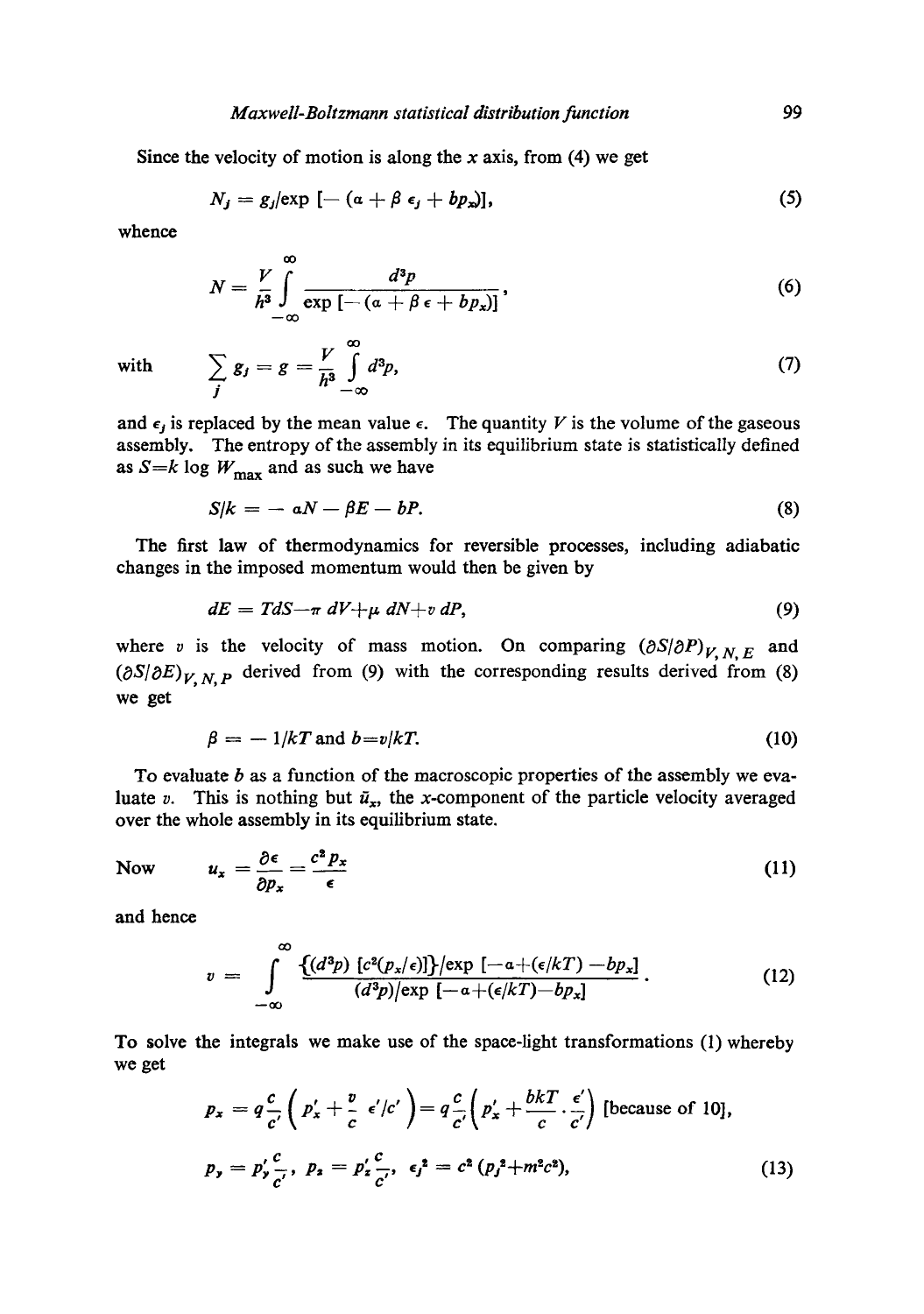*T M Karade and K G Pangarkar* 

and

$$
\epsilon = q \frac{c^2}{c'} \left( \frac{\epsilon'}{c'} + \frac{v}{c} p_x' \right) = q \frac{c^2}{c'} \left( \frac{\epsilon'}{c'} + \frac{bkT}{c} \cdot p_x' \right).
$$

Now from (13) we obtain

$$
c'^2 (p'^2 + p'^2 + p'^2) - \epsilon'^2 = -m^2 c'^4,
$$
 (14)

$$
d^3p = d^3p' \frac{\partial (p_x, p_y, p_z)}{\partial (p'_x, p_y, p_z)} = d^3p' \, q \left(\frac{c}{c'}\right)^3 \left(1 + \frac{bkT}{c} \, c' \frac{p'_x}{\epsilon'}\right),\tag{15}
$$

and 
$$
\frac{\epsilon}{kT} - bp_x = \frac{q}{kT} \left[ \frac{c^2}{c'^2} \epsilon' \left( 1 - \frac{b^2 k^2 T^2}{c^2} \right) \right].
$$
 (16)

Considering (14) whereby  $\epsilon'$  is an even function of  $p'_x$  and using (13), (15) and (16) in (12) we get

$$
v = bkT, \tag{17}
$$

$$
b = v/kT, \tag{18}
$$

as indicated in (10).

and hence

Now the M-B distribution law  $(5)$  in K will read as

$$
N_j = g_j(\exp\left[-a + (\epsilon - v p_x/kT)\right].\tag{19}
$$

Using (13) and (18) we get

$$
(\epsilon/kT) - bp_x = (\epsilon - vp_x/kT) = (c^2/c'^2) (\epsilon'/kT) q^{-1}.
$$
 (20)

Following Hsu (1976) where  $c^2/c'^2 = q^2$  we obtain

$$
(\epsilon/kT) - bp_x = (\epsilon - vp_x)/kT = q \epsilon'/kT.
$$
 (21)

If we take  $T = qT'$ , (22)

then 
$$
(\epsilon - v p_x)/kT = \epsilon'/kT'.
$$
 (23)

For the frame  $K'$  the form of the M-B distribution law obtained from (19) would be

$$
N'_{j} = g'_{j} \left[ \exp \left[ -\alpha' + (\epsilon'/kT') \right]. \right] \tag{24}
$$

The expressions for  $N$  and  $N'$ , the total number of particles of the assembly in  $K$ and  $K'$ , respectively, are

$$
N = (V/h^3) \int_{-\infty}^{\infty} d_p^3 / \exp\left[-\alpha + (\epsilon - v p_x)/kT\right],
$$
 (25)

$$
N' = (V'/h'^3) \int_{-\infty}^{\infty} (d^3p'/\exp(-\alpha' + \epsilon'/kT'). \qquad (26)
$$

100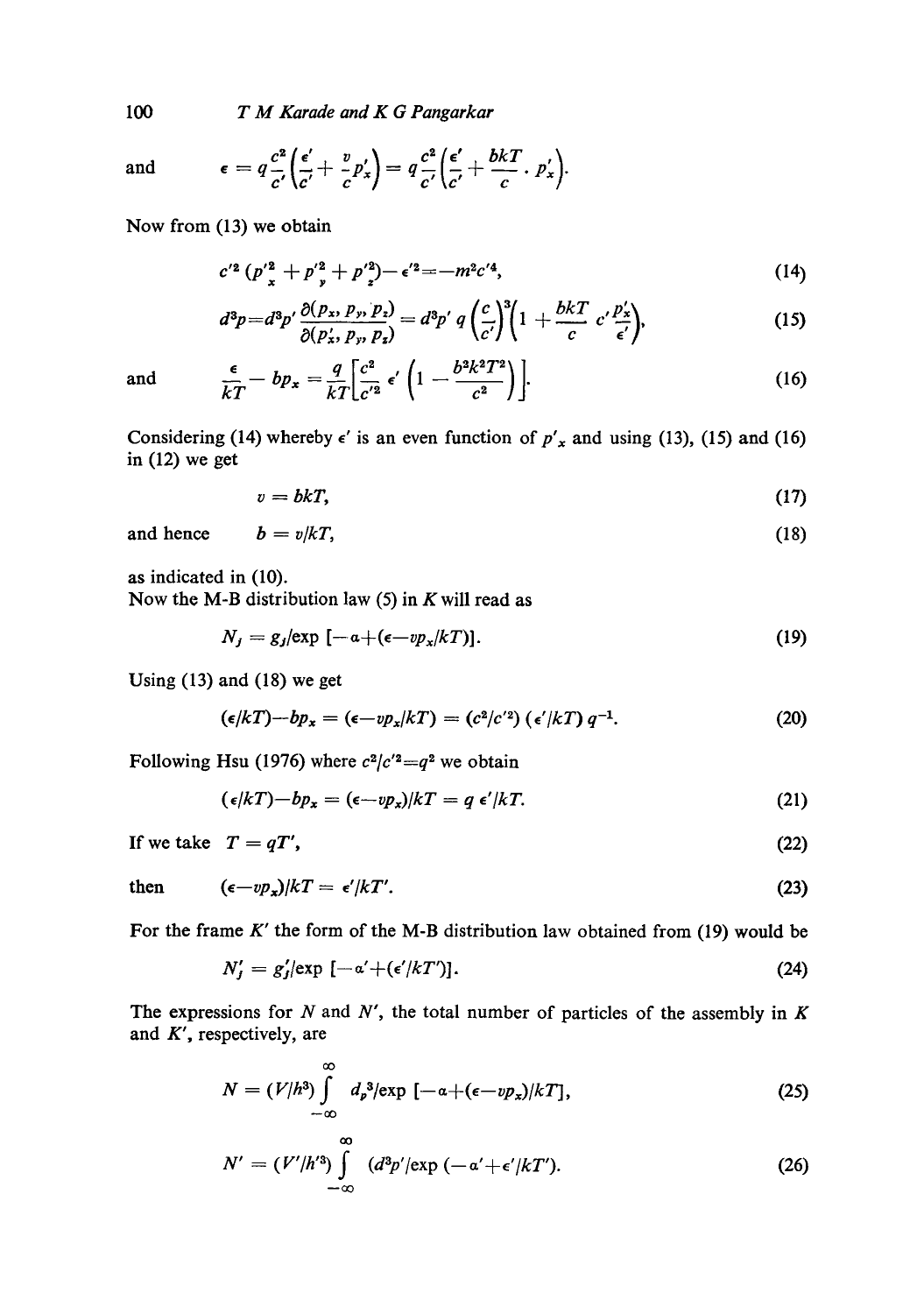Also from (1) we get  $V=q^{-1} V'$ . **(27)** 

Employing (15), (23) and (27) in (25) we get

$$
N = \frac{V'}{h^3} \int_{-\infty}^{\infty} \frac{d^3 p' \left[1 + (bkT/c)c' p'_x/\epsilon'\right]}{\exp\left(-\alpha + \epsilon'/kT'\right)} (c/c')^3.
$$
 (28)

The second part in the integral vanishes because of (14) and then comparing the remaining part with (26) we find that  $N \neq N'$  unless one postulates

(i) 
$$
(c/c'h)^3 = (1/h'^3)
$$
 (29)

i.e. 
$$
(h/c) = (h'/c'),
$$

(which is indeed a consideration in Hsu's theory.)

and (ii) 
$$
a = a'
$$
. (30)

Following Hsu, whereby  $(c^2/c^2) = q^2$  and using (29) we get

$$
h = qh'.
$$
 (31)

On physical grounds N must be equal to  $N'$ , which is achieved through (29) and (30).

We see that (31) implies that  $h$  is not a universal constant, on the other hand, (29) implies that it is  $\bar{h} = h/c$  which is a universal constant. This may sound to be an unusual feature but there is nothing non-physical in getting (31) (under Hsu's theory), because the operational definition of a physical quantity may be different in different frameworks. In the background of any theory it is the basic principle or axiom which determines the structure of the theory and its consequences. Hence, one need not stick to the opinion that the deductions of the two theories which are based on two different fundamental concepts would agree in toto. The second postulate of the theory of relativity (constancy of velocity of light) is violated in Hsu's theory and, moreover, he considers time to be independent of the frame of reference. Hsu himself has stated that in his new theory it is  $\bar{h} = h/c$  which is a universal constant. It is noteworthy that Hsu's proposal about  $\bar{h}=h/c$  being a universal constant, has been condoned by statistical consideration as well.

Since  $d^3p = d^3p' \left( 1 + \frac{bkT}{c'} c' p'_x / \epsilon' \right) (c/c')^3 q,$ 

$$
g = \frac{V}{h^3} \int_0^\infty d^3p \text{ and } g' = \frac{V'}{h'^3} \int_0^\infty d^3p',
$$

*--00 --00* 

and

with the help of (14), (15), (27) and (31) we get  $g_j = g'_j$ . Hence using this result (23) and (30) in (19) we get

$$
N_f = g'_j \text{[exp }(-a' + \epsilon'/kT')\text{]} \tag{32}
$$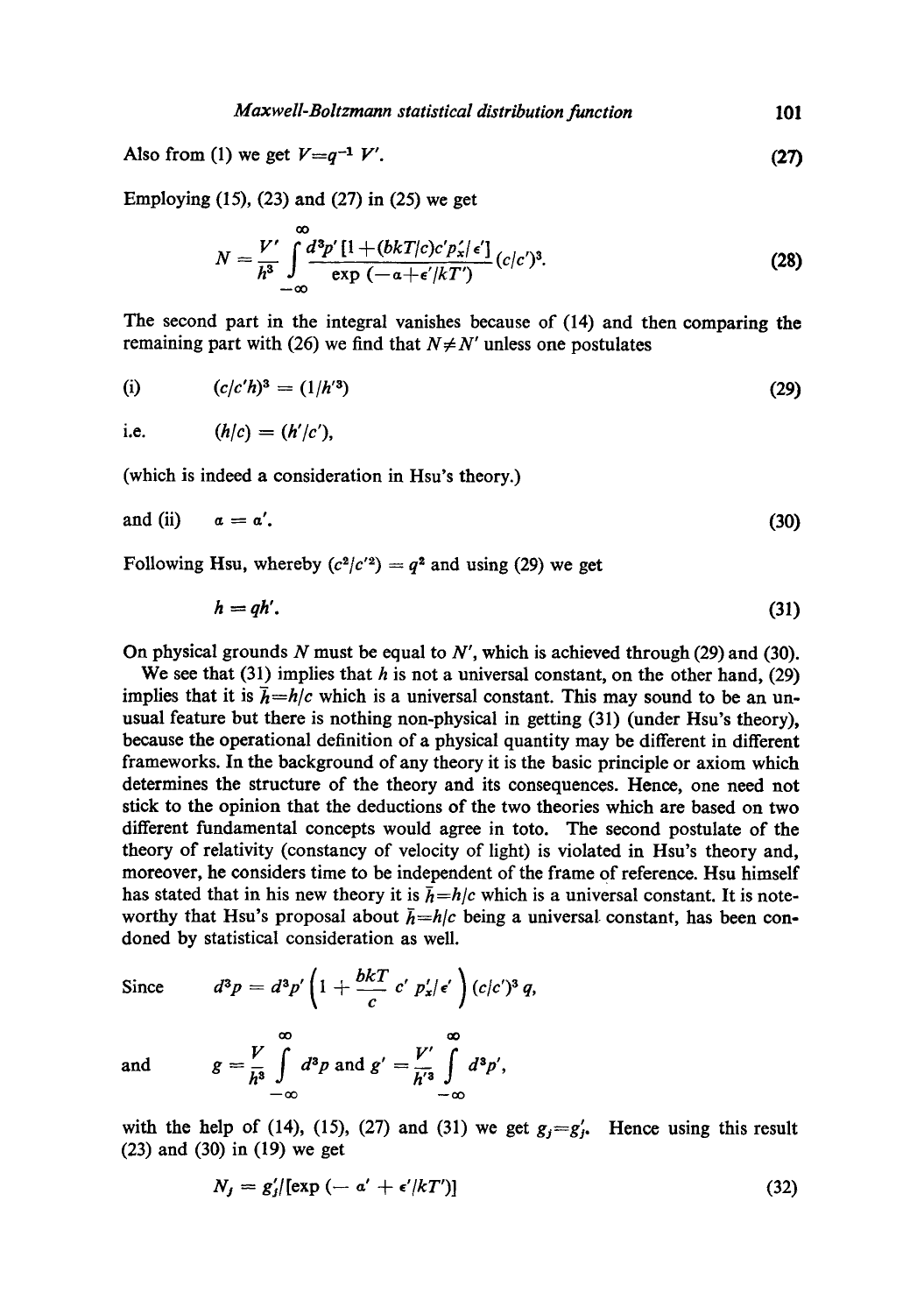## I02 *T M Karade and K G Pangarkar*

From (24) and (32) we see that the invariance of the M-B distribution function is established. In getting (32) from (19), we made use of the result (23) which was obtained through (22), but (22) is nothing but Ott's (1963) transformation for temperature. Hence it is the Ott's transformation for temperature that brings about the invariance of the M-B distribution function under Hsu's space-tight transformations.

## **3. Pressure, energy and momentum**

Using the value of the pressure  $\pi$  of the assembly for the system K, given by Pathria (1957) as

$$
\pi = \frac{1}{h^3} \int_{-\infty}^{\infty} \frac{d^3 p \ p_x (u_x - v)}{\exp \left[ - \alpha + (\epsilon - v p_x) / kT \right]} \tag{33}
$$

the corresponding expression for the system  $K'$  becomes

$$
\pi' = \frac{1}{h'^3} \int_{-\infty}^{\infty} \frac{d^3 p' \ p'_x u'_x}{\exp\left[-a' + \left(\epsilon'/kT'\right)\right]} \ . \tag{34}
$$

Employing (11), (13), (15), (23), (30) and (31) to simplify (33) we get

$$
\pi = q^2 \pi' \tag{35}
$$

Hence the' pressure of the assembly is not invariant under the present transformations. From (34) we obtain

$$
\pi' V' = \frac{V'}{h'^3} \int_{-\infty}^{\infty} \frac{d^3 p' p' \cdot x u' \cdot}{\exp\left[-a' + \left(\frac{\epsilon'}{kT'}\right)\right]}.
$$
\n(36)

As  $u'_x = \partial \epsilon'/\partial p'_x$  using (14) we get

$$
\pi' V' = \frac{V'}{h'^3} \int_{-\infty}^{\infty} \frac{d^3 p' c'^2 p_x'^2 / \epsilon'}{\exp\left[-\alpha' + (\epsilon'/kT')\right]} \ . \tag{37}
$$

Now for the system  $K$  the total energy and total momentum are given by

$$
E = \frac{V}{h^3} \int_{-\infty}^{\infty} \epsilon \frac{d^3p}{\exp\left[-\alpha + (\epsilon - vp_x)/kT\right]},
$$
\n(38)

$$
\mathbf{P} = \frac{V}{h^3} \int_{-\infty}^{\infty} p_x \frac{d^3p}{\exp\left\{-\alpha + (\epsilon - v p_x)/kT\right\}}.
$$
 (39)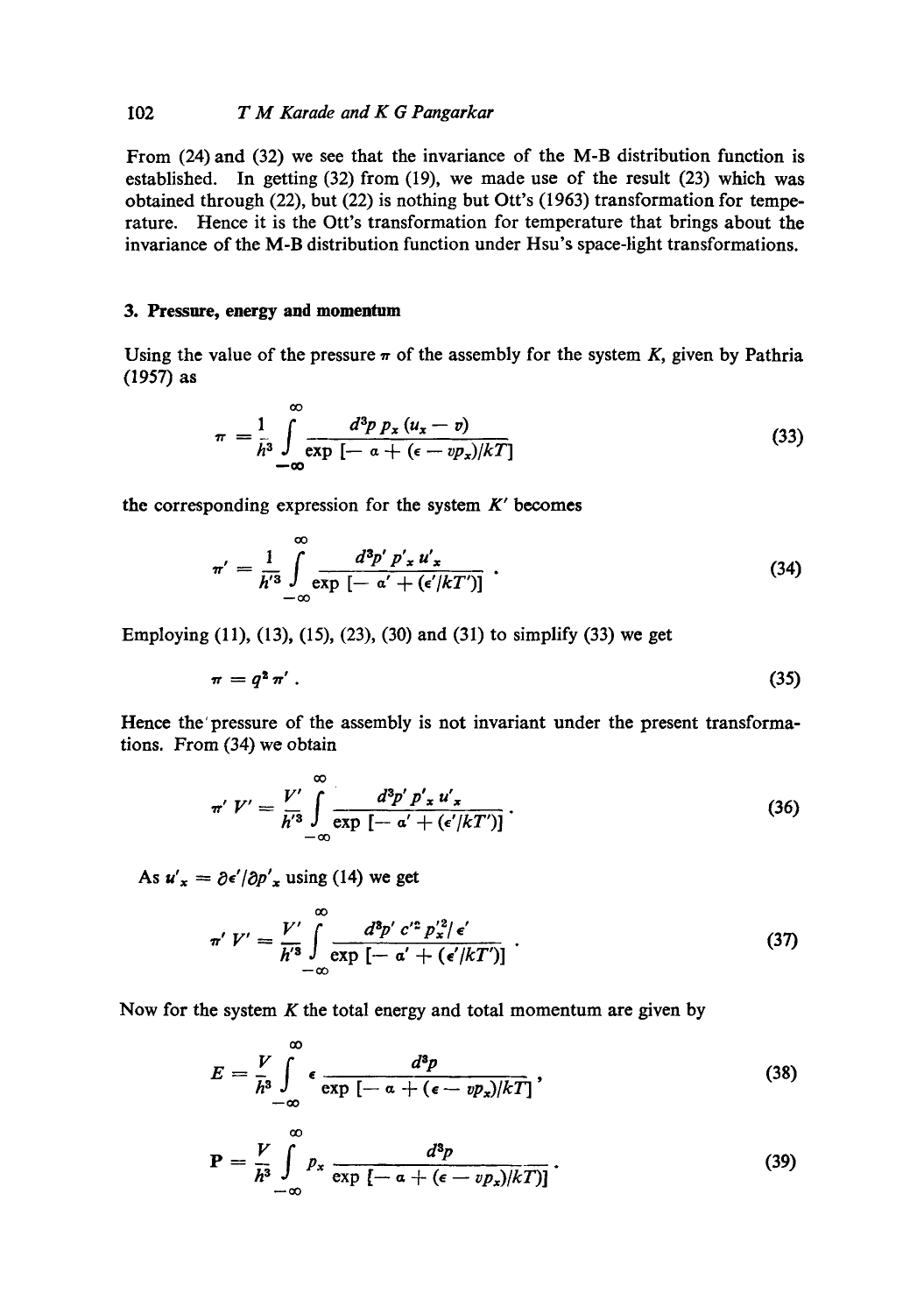The corresponding expressions for the  $K'$  system are

$$
E' = \frac{V'}{h'^3} \int_{-\infty}^{\infty} \epsilon' \frac{d^3 p'}{\exp{(-\alpha' + \epsilon'/kT')}} , \qquad (40)
$$

$$
\mathbf{P}' = \frac{V'}{h'^3} \int p'_x \frac{d^3 p'}{\exp\left(-\alpha' + \epsilon'/kT'\right)}.
$$
\n(41)

Employing (13), (23), (15), (27), (30), (31) and (37), in (38) and (39), we get

$$
E = \frac{c^2}{c'^2} \bigg[ E' + \pi' \ V' \ \frac{v^2}{c^2} \bigg] q, \tag{42}
$$

$$
\mathbf{P} = \frac{c}{c'} \left[ E' + \pi' V' \right] q \frac{V}{cc'}.
$$
 (43)

The transformation equation (35) for pressure, combined with (27) and (42), gives

$$
(E + \pi V) = \frac{c^2}{c'^2} (E' + \pi' V') q.
$$
 (44)

From (42) and (43) it is seen that the quantities  $[P/c, i (E/c<sup>2</sup>)]$  do not form a four-vector but the combination of (43) and (44) suggests that the quantities  ${P/c, i[(E+\pi V)/c^2]}$  do transform like a four vector. The analogous four vector of Pathria (1955), obtained under Lorentz transformations was  $[P, i/c(E + \pi V)].$ Similarly the conventional energy-momentum four vector under Lorentz transformations is (P, *iE/c),* whereas the same four-vector under the Hsu space-light transformations is

$$
\left(\frac{\mathbf{P}}{c}, i\frac{E}{c}\right).
$$

#### **4. Entropy**

From (42) and (43) we have

$$
q^{-1}\left(E-v\cdot P\right)=E'.
$$
\n<sup>(45)</sup>

Let us examine the transformation of entropy. The statistical definition of entropy of an assembly in its equilibrium state is  $S=k \log W_{\text{max}}$ .

From (8) we have  $S/k = -aN-\beta E-b.P$ .

Using (10) we get 
$$
S/k = -aN + \frac{E - v \cdot P}{kT}
$$
 (46)